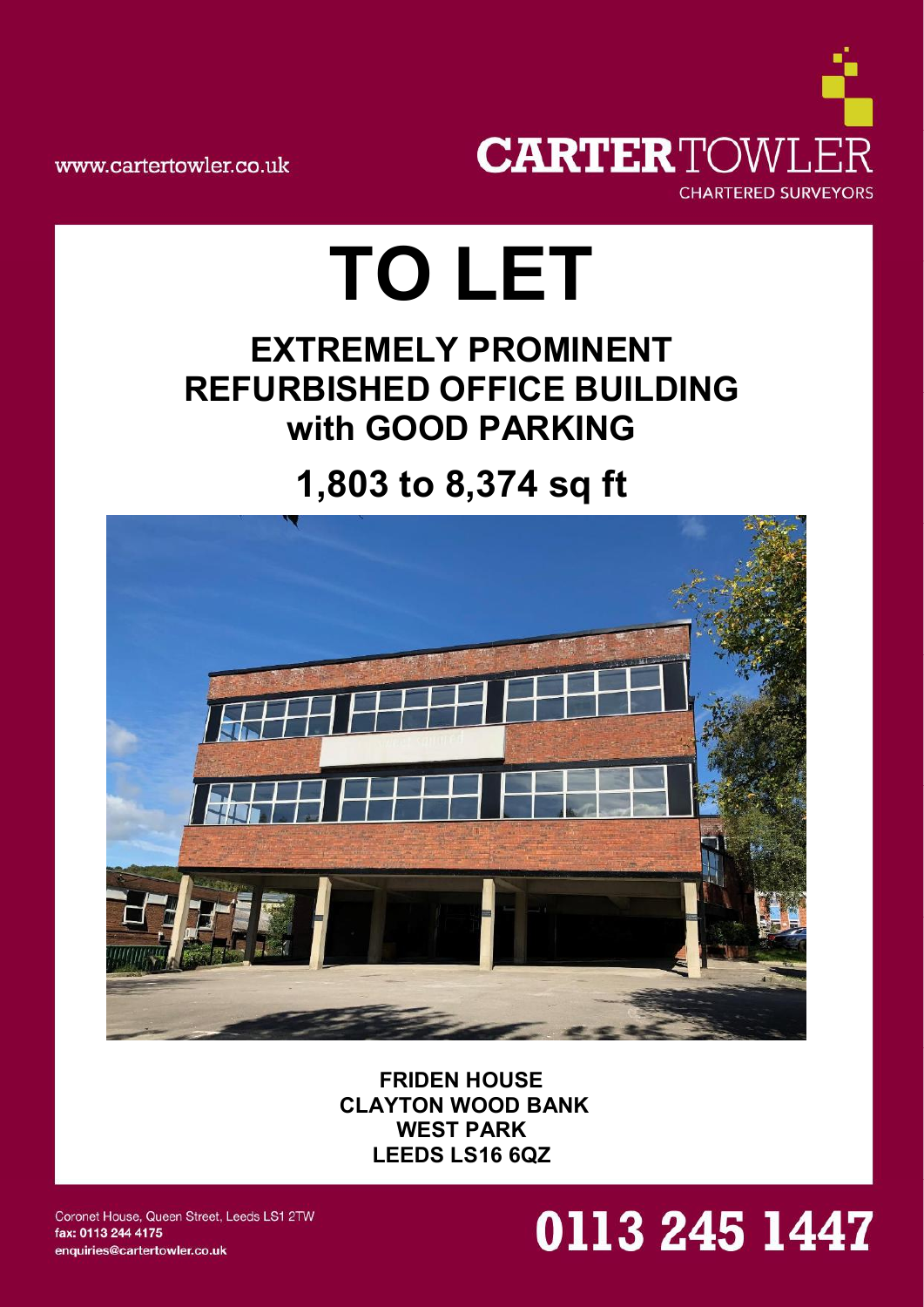

#### **Friden House Clayton Wood Bank LS16 6QZ**

#### **LOCATION**

Friden House is extremely prominently situated on the corner of Clayton Wood Bank and the A6120 North Leeds Outer Ring Road midway between its intersections with the A660 Otley Road (Lawnswood) and Low Lane (Horsforth).

This location is served by a regular bus service along the Leeds Outer Ring Road and Horsforth rail station is approximately 1.5 miles from the property.

#### **DESCRIPTION**

Friden House comprises a substantial two-storey, self-contained office building providing accommodation within four separate suites and access from a central reception / entrance area.

Friden House is divided into a *%* front building + and a *%* from building + which are linked by corridors within which are situated the male and female toilets.

The accommodation benefits from the following:-

- Gas fired central heating
- Carpeting throughout
- Suspended ceilings
- Comfort cooling (to part)
- A mixture of Cat 2 and LG3 fluorescent lighting
- UPVC double glazed windows
- Kitchen/break-out area

Friden House has been refurbished to provide predominantly open-plan office suites with some partitioned offices and meeting rooms.

Part of the ground floor of the  $%$ ear building+ is accessed via a small loading door and provides useful storage / light workshop accommodation.

#### **ACCOMMODATION**

Friden House provides the following net internal floor areas:-

| <b>Floor</b>                         | Area (sq ft) |
|--------------------------------------|--------------|
| Front Building 2 <sup>nd</sup> Floor | 1,867        |
| Rear Building 1 <sup>st</sup> Floor  | 2,240        |
| Front Building 1 <sup>st</sup> Floor | 1,803        |
| <b>Rear Building Ground Floor</b>    | 2,464        |
| <b>Total</b>                         | 8,374        |

Carter Towler for themselves and the vendor and the lessor of this property whom they act give notice that i) these particulars are a general outline only for the guidance of prospective purchasers or tenants and do not co a any part of relation that is the four of the mas statements of fact or representations and must stats) themselves as to their accuracy ill) rents and/or pricess quoted in these particulars may be subject to VAT in additi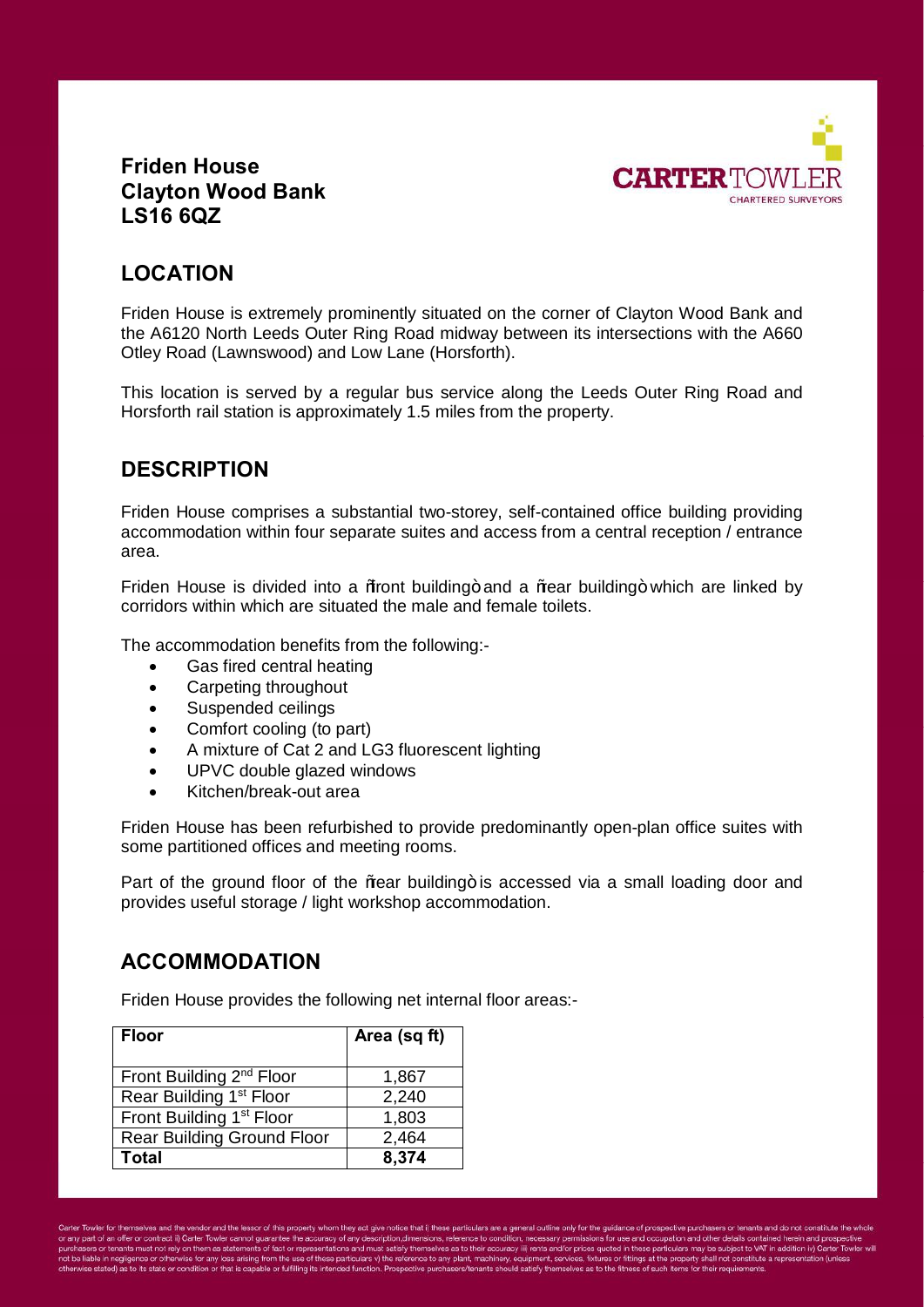

#### **Friden House Clayton Wood Bank LS16 6QZ**

#### **PARKING**

Friden House benefits from its own private car park at the front of the building which provides 23 marked out parking spaces. Careful and double parking would substantially increase the number of vehicles that could be parked in the car park.

There is also a small loading area adjacent to the rear building within which 3-4 cars could also be accommodated.

#### **RATES**

Friden House is assessed as % affice and premises+ and has a current (2017 valuation) rateable value of £76,000.

#### **EPC**

The property has been assessed as having an energy rating of 57 (Band C). A full copy of the EPC is available on request.

#### **TERMS**

Friden House is available To Let on a new full repairing and insuring lease for a term to be negotiated and agreed. The building is available either as a whole or on a floor by floor basis.

The quoting rent on the office accommodation is **£10.00 per sq ft per annum exclusive.**

#### **VIEWING/FURTHER INFORMATION**

Strictly by prior appointment with either of the joint sole agents:-



Richard Fraser richardfraser@cartertowler.co.uk

Philip Shopland-Reed

 Harriet Lawson harrietlawson@cartertowler.co.uk

philipsreed@cartertowler.co.uk (REF: RF.CM.18674) Details prepared September 2018